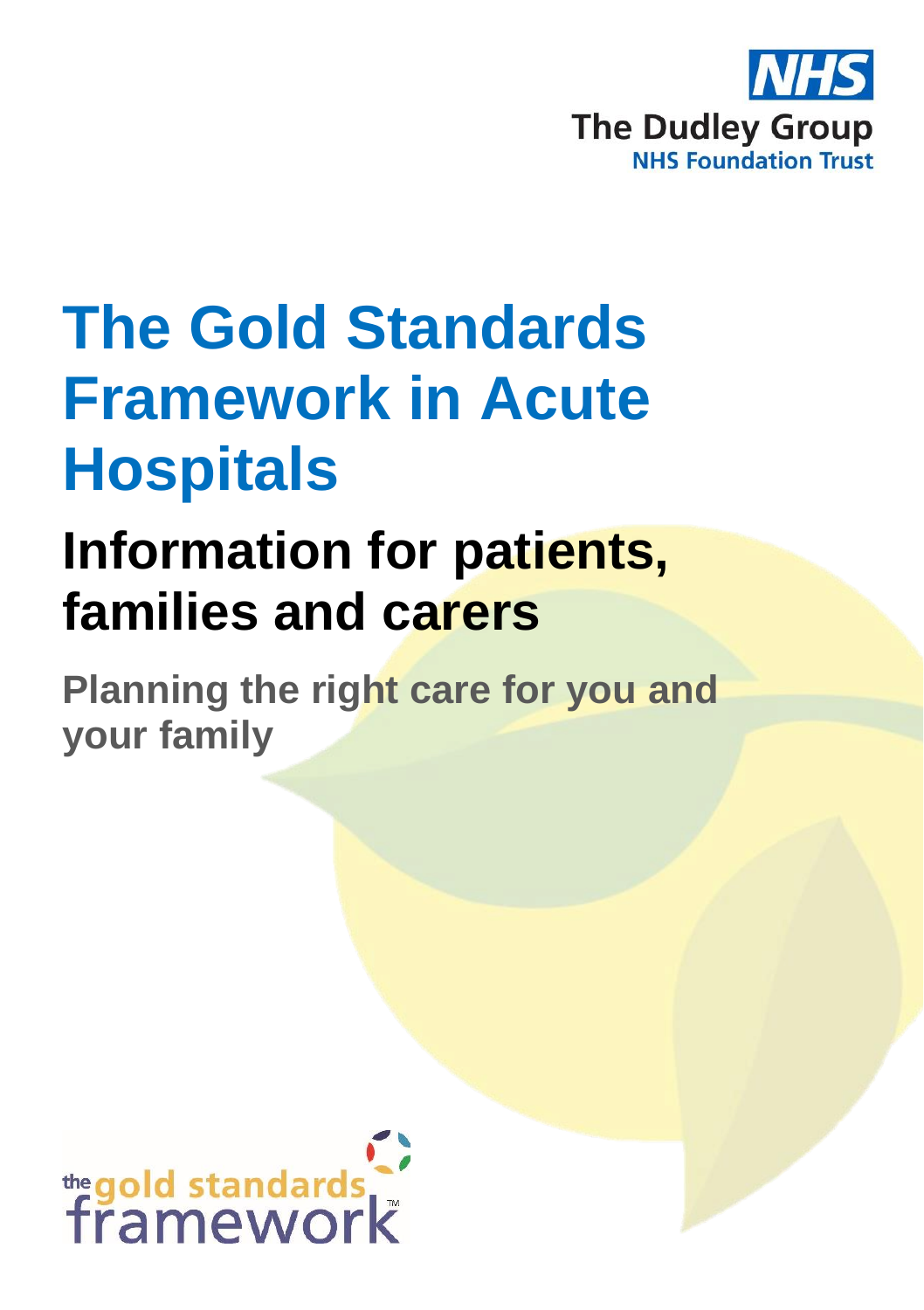## **What is the Gold Standards Framework (GSF)?**

#### **The Gold Standards Framework**

GSF is a framework to help clinicians deliver a 'gold standard of care' for all people as they near the end of their lives. It is widely used in GP practices, care homes and hospitals.

GSF is very simple process that helps doctors, nurses and other staff involved in delivering care to identify patients, assess their needs and plan their care.

#### **The GSF programme aims are:**

- To improve the **quality** of care provided for all patients with a life limiting condition.
- To improve **co-ordination** and **collaboration** with doctors and nurses and other professionals involved in your care . All professionals involved in your care will be aware of your care needs and your wishes and preferences for where you want to be cared for.
- To **reduce unnecessary hospitalisation** in the final stage of life, enabling more people to be cared for in a place and manner of their choosing.

### **How will Gold Standards Framework improve the care you receive?**

#### **How will I benefit?**

The healthcare professionals will work with you to ensure:

- You have the right information you need to support you to make decisions and plan ahead.
- Anticipate, assess and treat any symptoms you may have.
- Help you identify what is important to you, where you would like to be cared for, what you do and don't want to happen.
- Provide information and support for your family.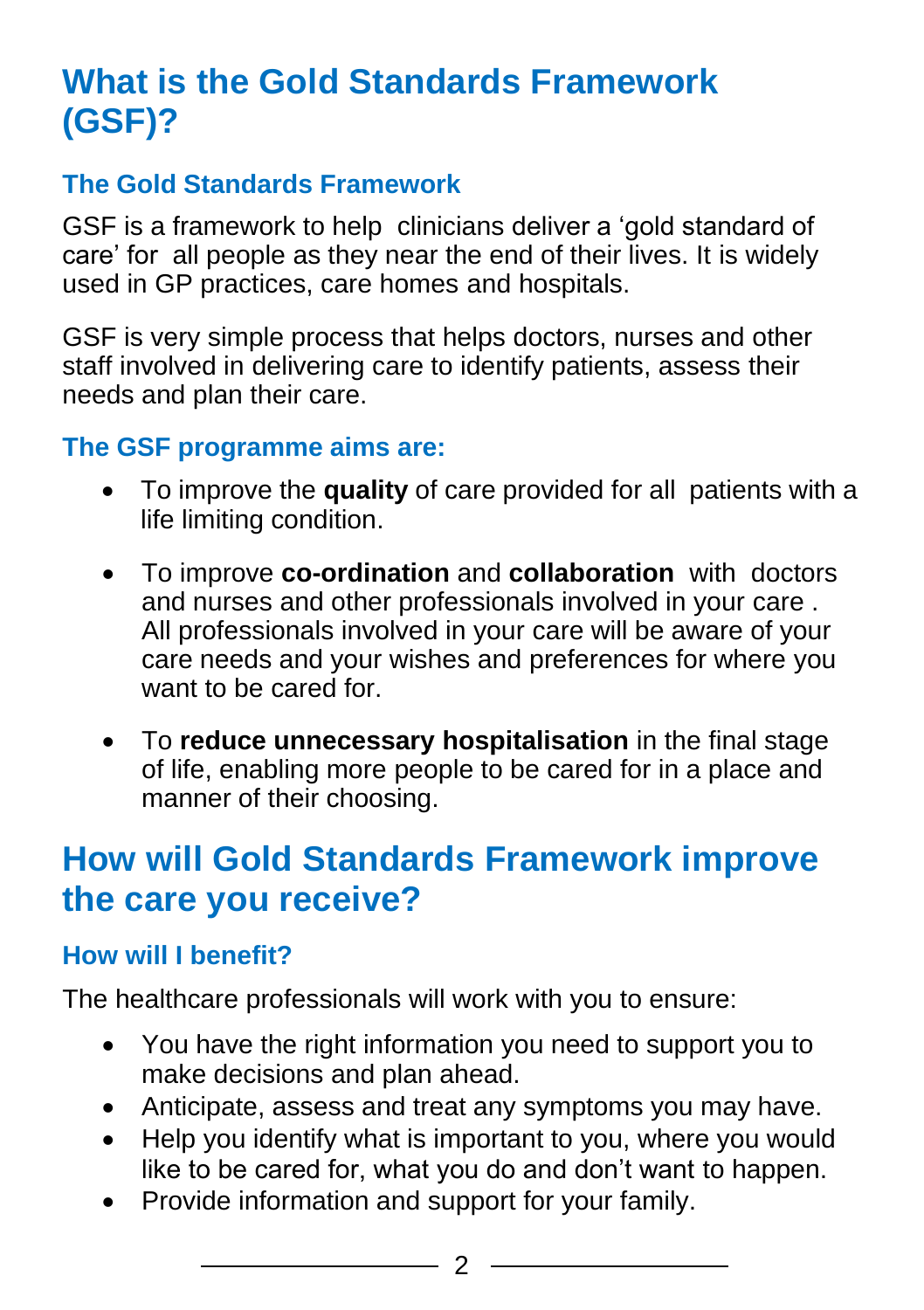• Make sure your GP and community staff are aware you are a GSF patient and communicate with them prior to any discharge plans.

#### **What do I want?**

#### Advance care planning

You may want to write down your thoughts for the future. It is important that someone knows where to find it. You can get help to talk about advance care planning. Talk to your doctor or the nurses who will know what to do. It will probably help to include your family members if you can.

#### Advance statement: who can speak for me?

You can choose someone to speak on your behalf, in case you can't. This will ensure your wishes are known. This can be a named spokesperson, sometimes known as a Lasting Power of Attorney.

#### Advance decision to refuse treatment: what if I don't want a particular treatment?

If you feel strongly that there are treatments that you don't want in the future, you can say so formally.

This may also be referred to as an ADRT.

## **How will the Gold Standards Framework affect you?**

#### **What happens if your condition changes?**

Your care plan will change if your condition changes. This way the doctors and nurses can look after you and your family in the best possible way. They will manage any physical problems. Importantly, they will maintain your dignity and respect your wishes.

#### **What about your family?**

GSF is here for your family and carers too. It reminds us to support your family throughout your illness and, with your consent, update and inform them regarding your care.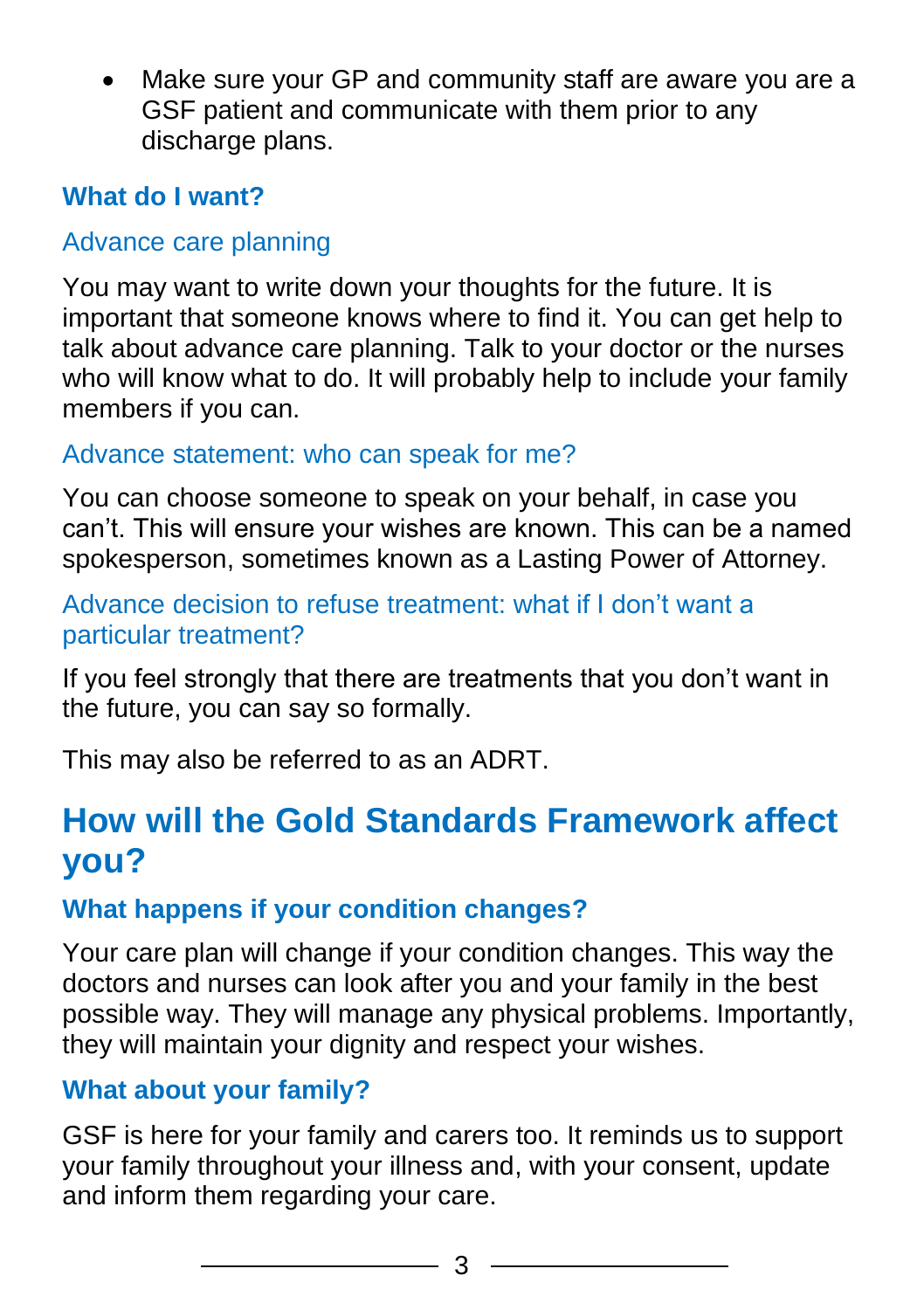Doctors and nurses can talk to your family and discuss any concerns they have as a carer, as they may be entitled to a carer's assessment.

#### **What information will we send to the GP?**

We will inform the GP to

- Include your name on the GSF register in general practice so your community team are aware of your care needs.
- Highlight the level of care you require.
- Inform the GP where you have got up to with your advance care planning discussions.

**GSF will help to improve coordination and collaboration between the hospital and the community services.**

## **What are the benefits of the Gold Standards Framework? (GSF)**

**The right care** in **the right place** at **the right time** 

## **The National Gold Standards Framework (GSF) Centre**

The National GSF Centre is the leading provider of training in end of life for all doctors, nurses and social care workers, ensuring better lives for people and recognised standards of care. They are dedicated to enabling all people to experience a 'gold standard' of care, whatever their condition and wherever they are being cared for.

GSF is about helping people live as well as possible right up until the end of their life.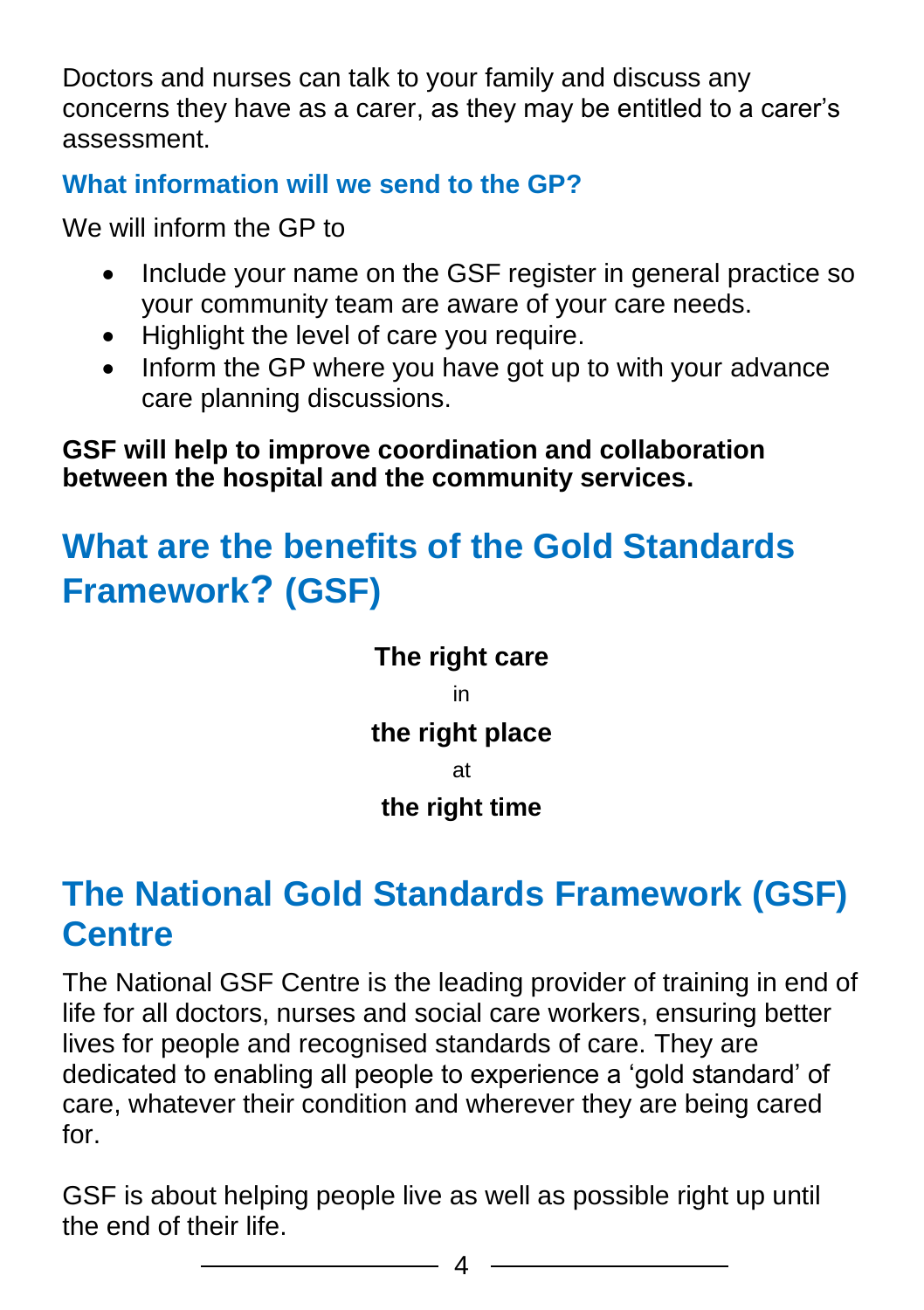It's a practical, co-ordinated approach focusing on giving people the opportunity to express their wishes and preferences for their final months through advance care planning discussions so that the professionals caring for them can fulfil those wishes.

#### **For further information, see the GSF website:**

www.goldstandardsframework.org.uk or email info@gsfcentre.co.uk